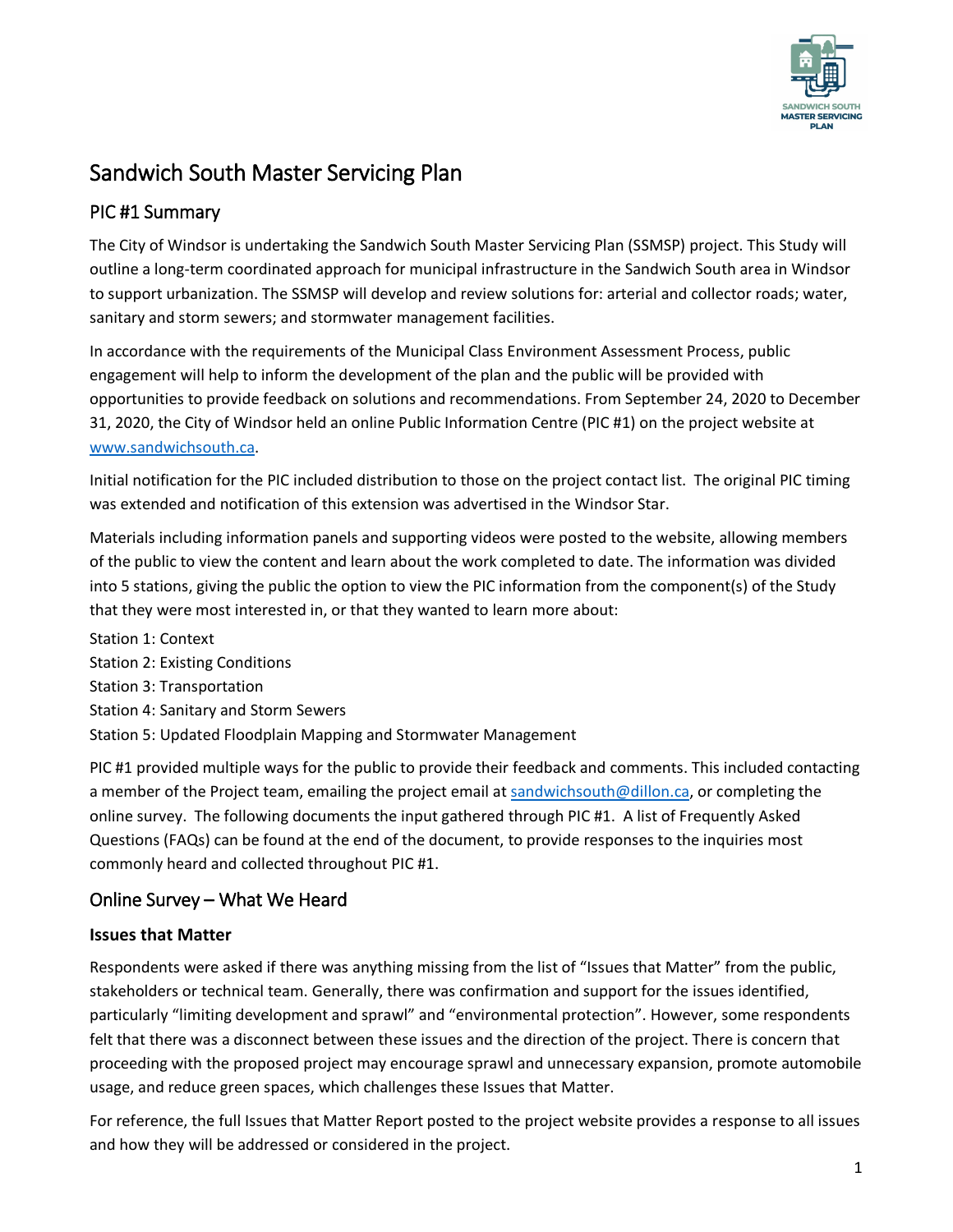

### **Existing Conditions**

 Respondents were asked if they had any comments or if there was anything missing from the existing conditions provided in PIC #1. It was noted that the information generally paints an accurate picture of the existing conditions of the Study area. Some additional notes from respondents were to include Butler Gartner snakes as a historically known population of species near the Airport, and to provide greater detail in the Existing Conditions map to distinguish between the green/open spaces identified. For example, are the green spaces wetlands, parks, naturalized areas, etc.

### **Transportation**

Respondents identified what they liked and did not like about the transportation options. What they liked included:

- Inclusion of active transportation in the plans
- Focus on transit-oriented development
- Emphasis on implementing a complete street approach
- Extension of Lauzon Parkway to 401

What respondents did not like about the transportation options included:

- Dependency on automobiles (wide roads, emphasis on collectors and highways)
- Lack of detail on County Road 42 improvements
- The distance of the Study Area to the rest of the City presents challenges for implementing active transportation options and the public's willingness to use them

General transportation comments:

- Concerns for increased traffic and creating development that encourages sprawl
- It is challenging to envision active transportation and its feasibility in this area, considering barriers such as distance, lack of bus service, and the need for multiple transfers
- • "Complete Streets" contain more than just active transportation amenities they also include Respondents would like more information on how these other features will be included as part of the walkable main streets, pedestrian friendly sidewalks and spaces, safety and accessibility elements. plan.

#### **Sanitary and Storm Sewer Options**

Respondents identified what they liked and did not like about the sanitary and storm sewer options. What they liked included:

- Usage of ponds to address flooding
- Coordination and building upon the system that already exists

What respondents did not like about the sanitary and storm sewer options included:

- Lack of information about the costs of each option
- Development in wetland areas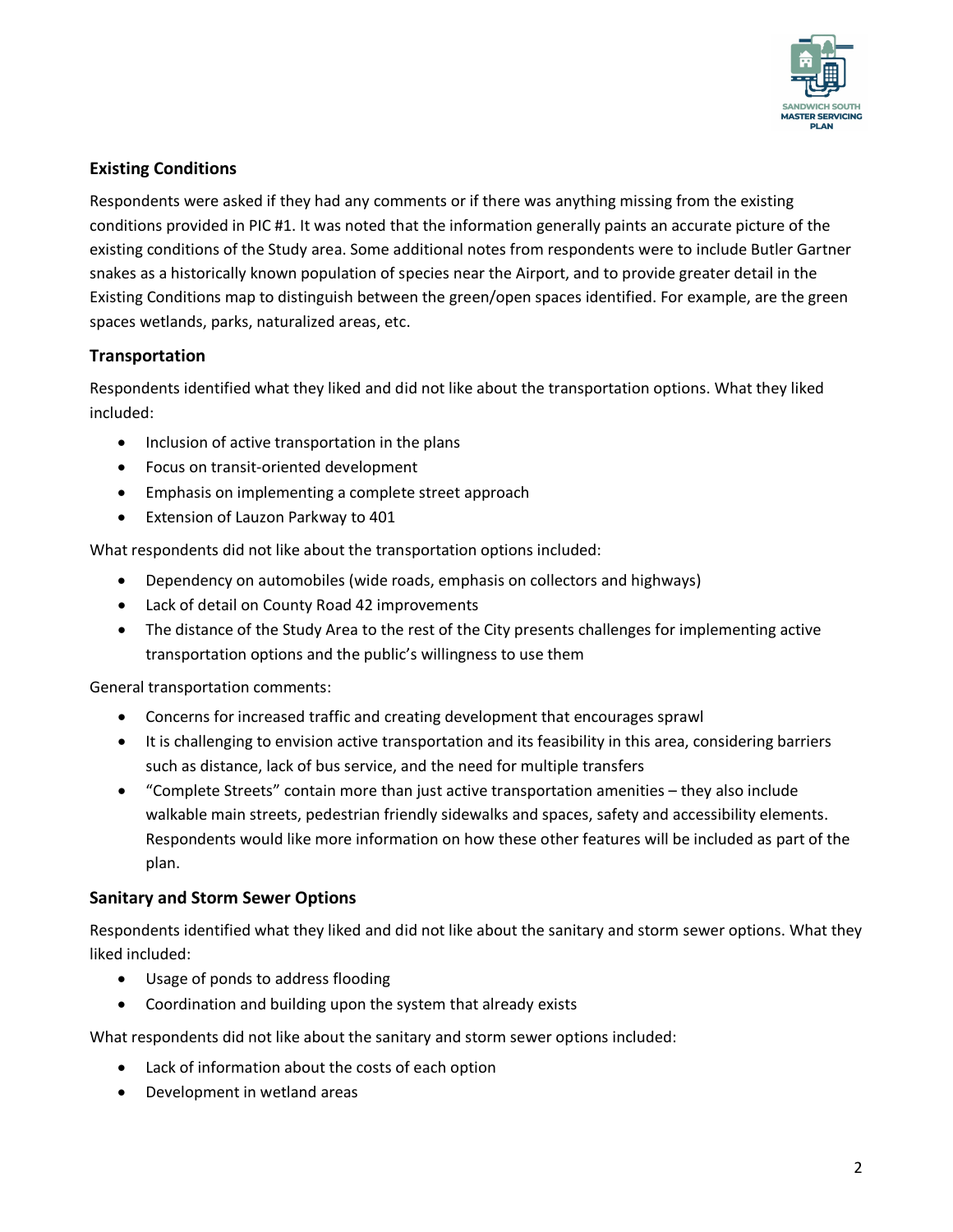

General sanitary and storm sewer comments:

• Respondents are supportive of the measures to address/prevent flooding, however, there is concern about the cost of these options and the impact on taxpayers.

### **Updated Flood Mapping and Stormwater Management Solutions**

Respondents identified what they liked and did not like about the updated flood mapping and stormwater management solutions. There was a mix of support for all options presented.

What respondents did not like about the solutions, was the note that LID designs have limited effectiveness in low-permeable soils. Knowing that Sandwich South has much clay, this was a concern for using LID designs as a solution.

 Generally, respondents would like more information on the cost of the options, and are concerned about the use of resources to construct a stormwater management solution that is so specialized and complex for this area.

### **Other Comments**

Respondents would like:

- More notification for upcoming PICs including advertising for the PIC in the Windsor Star.
- Consideration of additional opportunities for outreach prior to PIC 2 including meetings with individual stakeholders to discuss questions/concerns.
- Continued updates on the Study and Reports as they are completed.
- More information about costs and impact on taxpayers.
- Post notes regarding discussion with the Stakeholder Advisory Committee on project website. • More clarity on the growth anticipated through to 2036. It was noted that there are different population growth numbers in different sources (PIC Station #1 vs. census data vs. news reports, etc.).
- • A stakeholder meeting prior to the final council presentation, to consult on any changes included to the final report following PIC # 2 and prior to report completion.
- Clarity on the Part II order process prior to the final notification and 30 day review period.
- • Opportunity for public to have their voices heard during PIC 2 and to be able to ask questions to project members in real time.

### Frequently Asked Questions

**Question 1: When will development in South Sandwich happen? What is the justification for moving forward with developing the South Sandwich area, especially when there are other priorities that City should be focussed on?** 

**Answer:** Windsor has been projected to grow by approximately 8,000 people within the next 20 years. The South Sandwich area is one of the areas anticipated to house the services, housing, employment and infrastructure for this increase in population. The specific timing of development will be driven by the inflow of new residents and the market.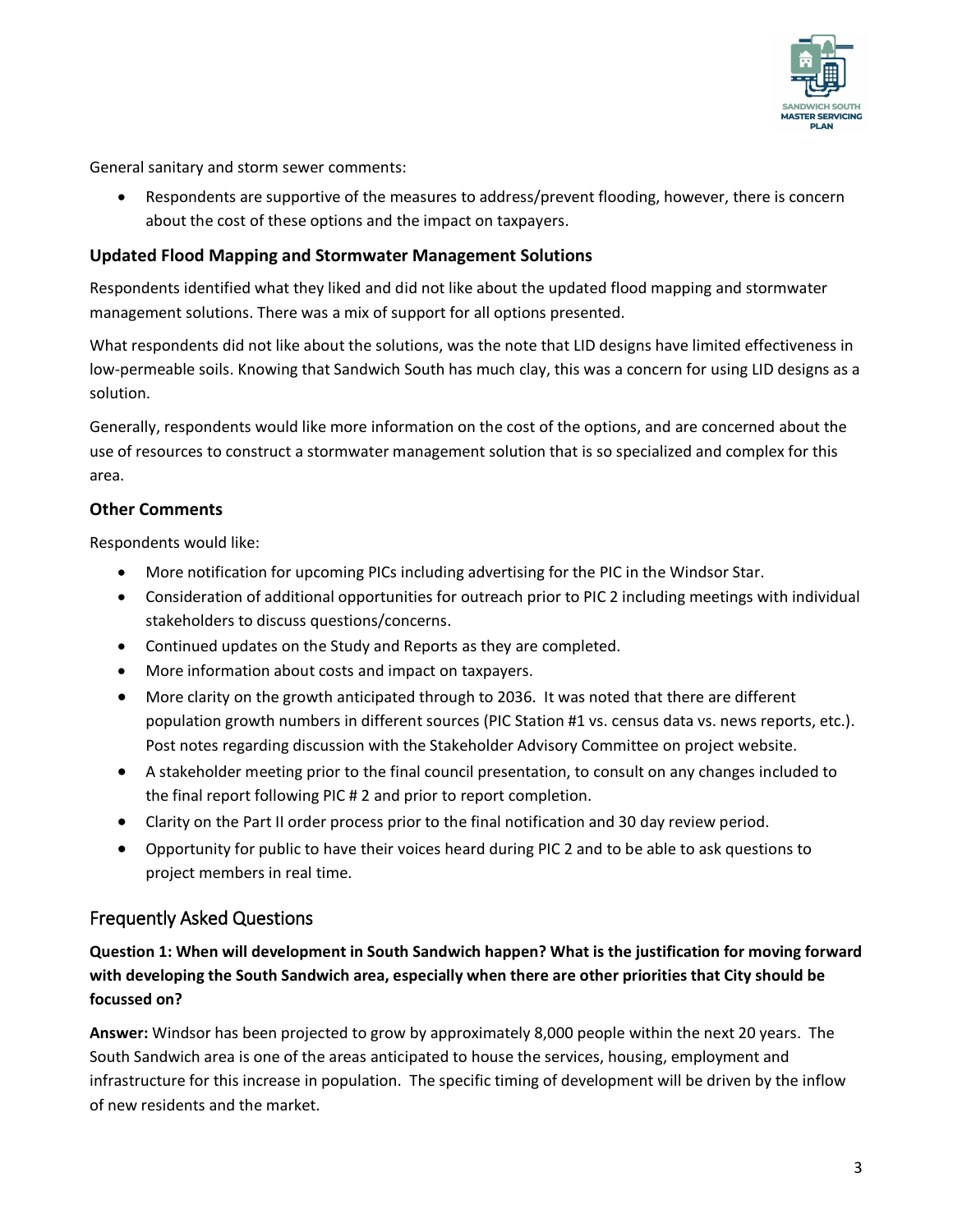

#### **Question 2: When will the development happen?**

 The Sandwich South Master Servicing Plan (SSMSP) will determine the approximate timing of implementation Sandwich South area will be development driven which means that the infrastructure for the area will be for services/infrastructure to support the future community. The plan is being developed to accommodate growth to the year 2040. All of the servicing solutions recommended in the Plan will not occur all at once, but rather in a phased approached over 20 years. Providing the municipal service to support growth in the constructed in a time to match the future development.

#### **Question 3: When will the ongoing "Sandwich South Lands Growth Management Study" be available?**

 **Answer:** The findings of the Sandwich South Servicing Master Plan will feed into the completion of the Growth Management Study, it is estimated that this study will be completed by Fall 2021.

### **Question 4: What is being done to ensure that the Sandwich South will not be another automobile dependent community?**

 safe for everyone, including people that walk, bike, use transit and drive. Using this approach to streets will **Answer:** Complete Streets are being recommended for Sandwich South. Complete streets are streets that are encourage different modes of transportation and keep all road users safe. The Stakeholder Advisory Committee for this project also consists of members who represent Transit Windsor and the Windsor Bicycling Committee. These members provide their perspectives and represent their interest groups to help shape the direction of the Servicing Master Plan.

#### **Question 5: How will the "Issues that matter" identified by the public be used or considered?**

**Answer:** The issues that matter and the public's comments overall will be used as input to develop the criteria that will assess the infrastructure options/alternatives. This ensures that the public's concerns and priorities are engrained within the decision-making process.

# **Question 6: How will development in Sandwich South be funded? How will costs be offset from landowners and increased property taxes?**

**Answer:** "Development pays for development" (or growth pays for growth) through development charges. Each developer will be responsible for covering costs associated with the construction of infrastructure to facilitate development. For shared regional infrastructure developers will be assessed a development charge. Refer to the Development Charges Amendment Background Study for the Sandwich South Planning District, Hemson Consulting Ltd., May 2018.

# **Question 7: Other than the preservation of Environmental Sensitive/Significant Areas, Species at Risk, and wildlife habitats, what else is being done to keep the Study Area green and naturalized as development occurs?**

 space. The City will also explore ways to include greenspaces in Sandwich South not just for water **Answer:** Some lands in the East Pelton and County Road 42 Secondary Plans have been identified as green management, but as opportunities for recreation. The future secondary plan for Sandwich South will allow for a more accurate identification of lands and where opportunities for parks, green spaces and recreation are most appropriate.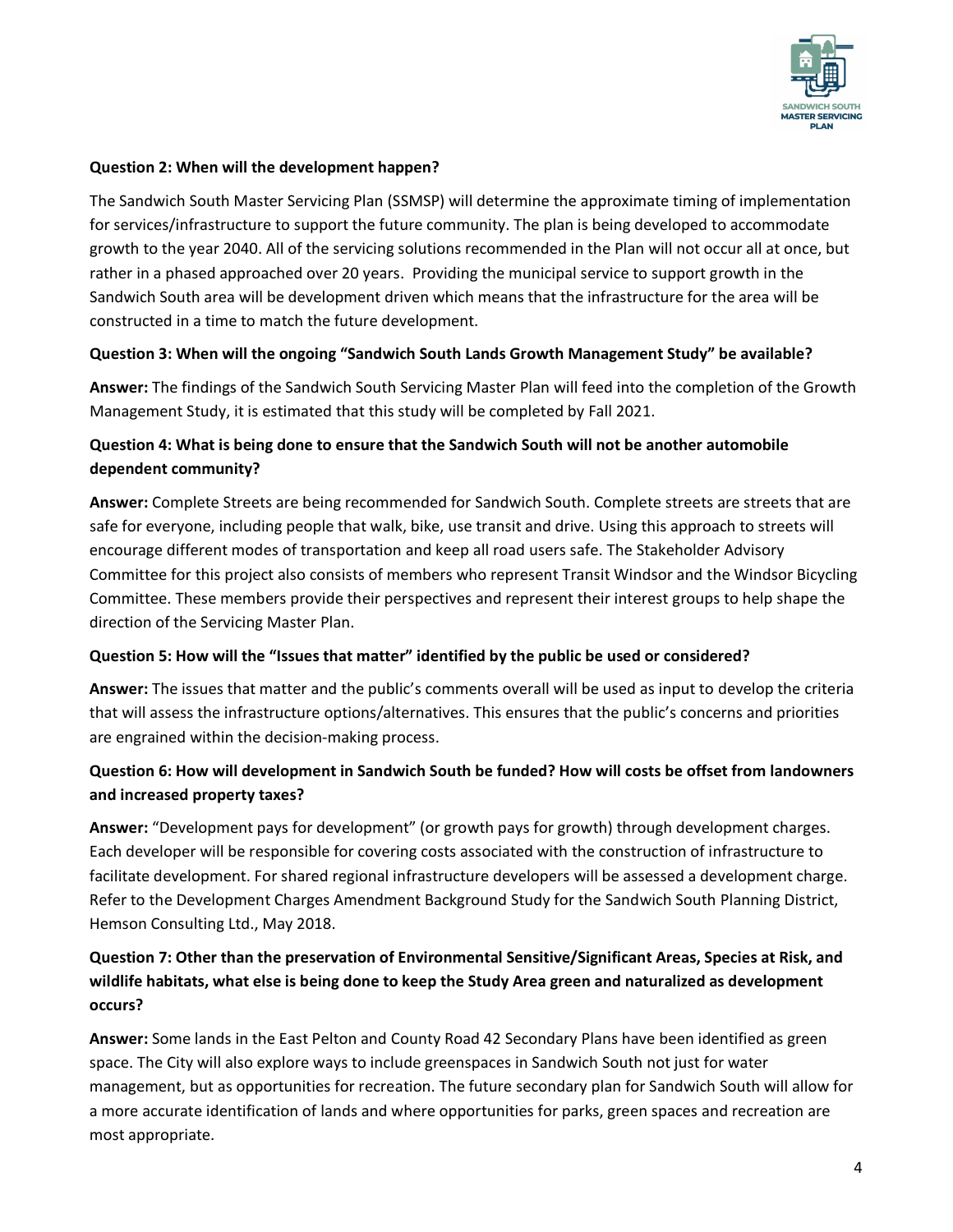

# **Question 8: Some residents and businesses in the area are serviced by septic beds/tanks. Will the SSMSP allow these residents and businesses to eventually connect to the sewer system? If so, when?**

**Answer:** Ultimately the entire sandwich south will be service via sanitary sewers. The trunk sanitary sewer infrastructure is already in place to provide an outlet for the internal sanitary sewer network. Timing will be dependent on the development patterns and location of existing residential and commercial properties in relation to those areas. Approximate staging of proposed servicing will be refined through this study.

## **Question 9: Flooding is an issue in Windsor. How will the plan ensure that development in Sandwich South, especially around wetlands, is protected against flooding?**

 in order to get a better understanding of the potential flooding and risks in the Study Area. Development will **Answer:** Minimizing the probably of flooding in the future development of Sandwich South is one of the main priorities of the plan. To achieve this, the study has updated and extended the floodplain and flood risk maps be directed away from flood risk areas and will be constructed at higher elevations. A hydrological model has been established for the project, which will help to estimate flood flows. The solutions proposed in the SSMSP will include culverts, floodproofing elevations, drainage systems, upgrading existing municipal drains, and stormwater management to minimize flooding under the most extreme flood probabilities.

# **Question 10: Will there be any landowners or residents in the area who will be expropriated as a result of proposed development? If so, how will they be compensated?**

**Answer:** Private land will need to be acquired to accommodate proposed infrastructure. The City will retain a Third Party appraiser to assess the lands in question. Land acquisition will be required in advance of construction of proposed infrastructure.

# **Question 11: The Study seems to only examine collector roads. Will the Study also look at the main roads that service the majority of landowners, and the broader community?**

 **Answer:** This study will focus on examining and providing recommendation for the arterial and collector roadways within the Sandwich South Area. Existing arterial roadways outside of the study area have been the subject of previous study such as the Lauzon Road Environmental Assessment (2014), the Country Road 42 Environmental Assessment (2009) and the City's Transportation Master Plan (2019). Implementation of additional Transit and Active Transportation facilities within the roadway network will also be estimated and accounted for.

### **Question 12: How does the new Windsor Regional Hospital factor into the SSMSP?**

 coordinated approach to planning and infrastructure for the entire Sandwich South area. **Answer:** The plans for the hospital have not been finalized. However, regardless of what is determined for the future hospital, the SSMSP is independent from this process. The SSMSP is a necessary step in establishing a

# **Question 13: PIC #1 materials should have additional clarity as it relates to previously completed related studies.**

 materials and the final report. Copies of related reports are posted on the Project website. How previous studies are utilized to complete the SSMSP study will be explained and sourced in the PIC #2